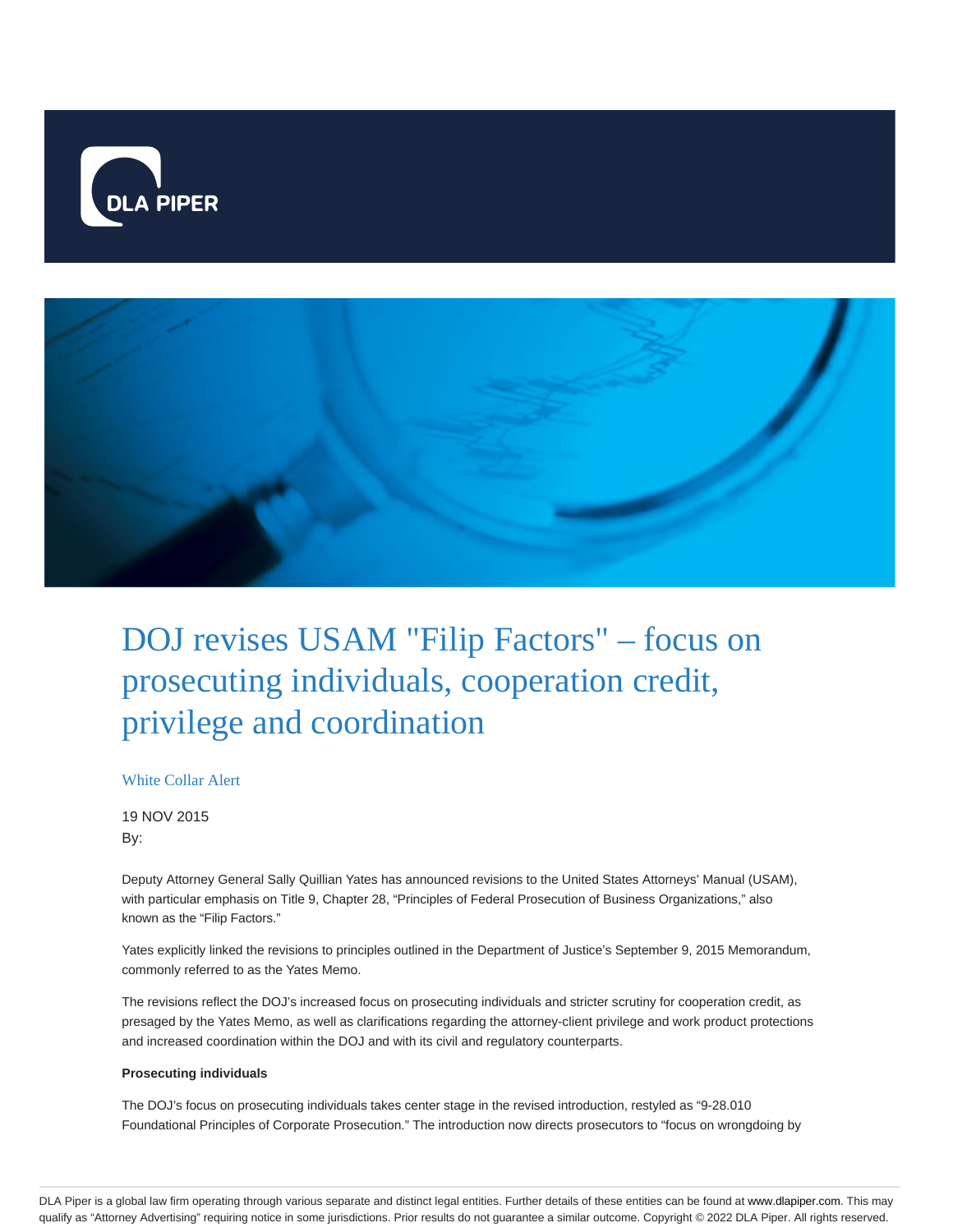individuals from the very beginning of any investigation," with the following goals:

- Increased ability to identify the full extent of corporate misconduct
- Increased likelihood that those with knowledge of the corporate misconduct will be identified and provide information about the individuals involved
- Increased likelihood of charges against culpable individuals and not just the corporation.

The DOJ crystalizes its primary directives in a new section entitled "9.28.210 Focus on Individual Wrongdoers" while retaining the DOJ's longstanding views as to criminal liability of corporations pursuant to the respondeat superior doctrine.

**First**, the DOJ strengthened its prior language in the USAM, emphasizing that "[p]rovable individual culpability should be pursued." This section states further that "[i]t is important early in the corporate investigation to identify the responsible individuals and determine the nature and extent of their misconduct."

**Second**, in keeping with the suggested early action and focus on individuals, this section urges that all efforts be undertaken to resolve matters within the statutorily allotted time, indicating that tolling agreements should be the rare exception. The DOJ puts particular emphasis on "prosecut[ing] culpable individuals before the limitations period expires or [preserving] the ability to charge individuals by tolling the limitations period by agreement or court order."

**Finally**, if a DOJ office handling an investigation decides to pursue charges or other resolutions against a corporation but not against relevant individuals, "the reasons for that determination must be memorialized and approved by the United States Attorney or Assistant Attorney General whose office handled the investigation, or their designees."

In an existing section – "9.28.700 The Value of Cooperation" – the DOJ's revisions further propel DOJ attorneys to investigate individuals "proactively … at every step of the process" and "vigorously review any information" instead of "wait[ing] for the company to deliver the information about individual wrongdoers and then merely accept what the companies provide." The revisions also instruct the DOJ to leverage potential corporate resolution to "obtain from the company as much information as possible about responsible individuals" both before resolving the corporate case and potentially post-resolution.

A new section – "9.28.1300 Adequacy of the Prosecution of Individuals" – instructs prosecutors to "consider the impact of prosecuting the responsible individuals along with the other factors [considered … in Section 9.28.300]" when "deciding the most appropriate course of action for the corporation  $-i.e.,$  a corporate indictment, a deferred prosecution agreement (DPA), or non-prosecution agreement (NPA), or another alternative."

#### **Cooperation credit**

In revising "9.28.700 The Value of Cooperation" the DOJ maintains its focus on prosecuting individuals by conditioning "any consideration for cooperation" on (1) the company "identify[ing] all individuals involved in or responsible for the misconduct at issue, regardless of their position, status or seniority," (2) the company providing the DOJ with all facts relating to that misconduct, and, unsurprisingly, (3) "the various factors that have traditionally applied in making this assessment (e.g. the timeliness of the cooperation, the diligence, thoroughness and speed of the internal investigation, and the proactive nature of the cooperation)." Accordingly, the DOJ states that it will not afford credit to companies that "decline to learn of such facts or to provide … complete factual information."

In a footnote to this section, the DOJ cautions that despite encouraging early voluntary disclosure of criminal wrongdoing even before all facts are known, the DOJ expects "the company will move in a timely fashion to conduct an appropriate investigation and provide timely factual updates to the Department." Furthermore, even when "a company genuinely cannot get access to certain evidence or is prohibited from disclosing it to the government," the company "will bear the burden of explaining the restrictions it is facing to the prosecutor."

If not clear already, revisions to an existing section – "9.28.720 Cooperation: Disclosing the Relevant Facts" – stress even more emphatically that the DOJ expects cooperation "beyond mere disclosure of acts." The revisions provide additional examples "such as providing non-privileged documents and other evidence, making witnesses available for interviews, and assisting in the interpretation of complex business records."

The revisions also include a new section – "9.28.900 Voluntary Disclosures" – encouraging companies to disclose relevant facts to proper authorities and notes that even where the relevant agency or department does not have a formal disclosure program "prosecutors may consider a corporation's timely and voluntary disclosure, both as an independent